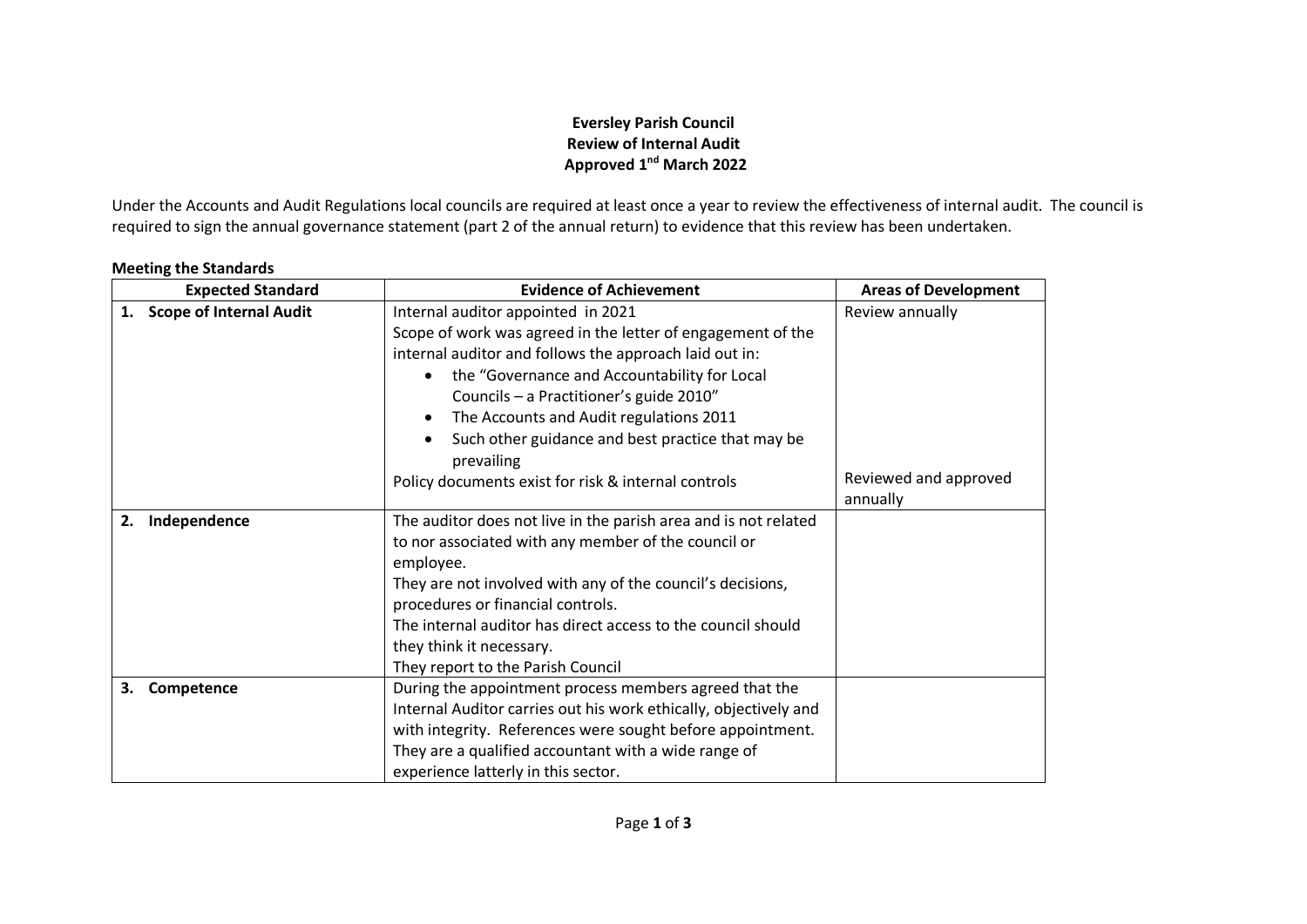| 4. | <b>Relationships</b>                  | The Clerk is consulted on the audit plan and given a checklist<br>of what is required.<br>Responsibilities of officers and the auditor are defined in job<br>description, various policies and the engagement letter.<br>Responsibilities of council members are understood                               | <b>Financial awareness</b><br>training as required |
|----|---------------------------------------|-----------------------------------------------------------------------------------------------------------------------------------------------------------------------------------------------------------------------------------------------------------------------------------------------------------|----------------------------------------------------|
| 5. | <b>Audit Planning &amp; reporting</b> | The dates and plan for the annual internal audit are agreed<br>between the clerk/RFO and the auditor. These are reported<br>to the council.<br>The internal auditor will prepare a full report following the<br>annual audit. This will be presented to the council for review<br>and appropriate action. |                                                    |